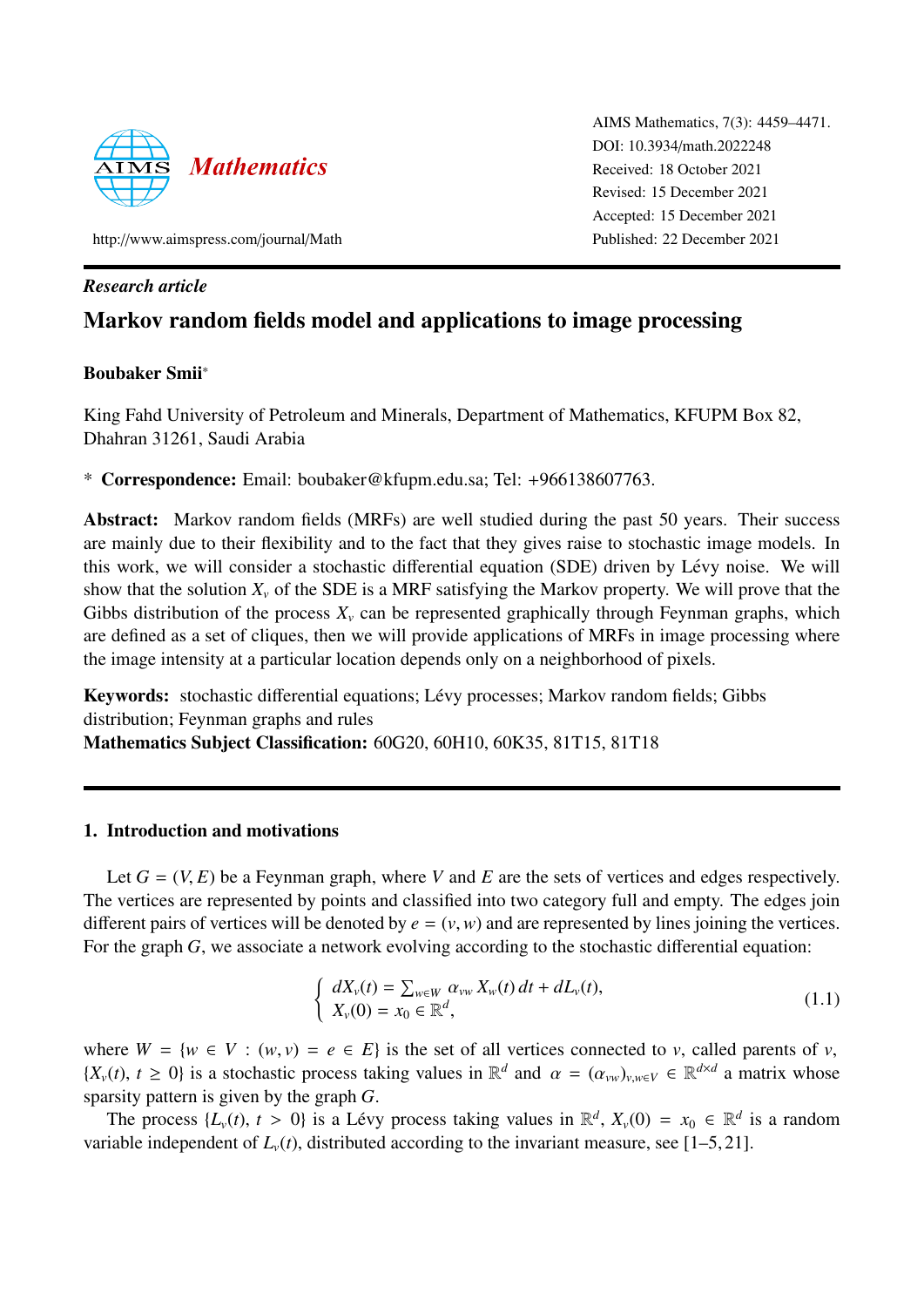We are mainly interested in characterizing the scaling of the learning time for large networks. The Gaussian case, i.e, when the driving noise in Eq [\(1.1\)](#page-0-0) is a Brownian motion  $\{B_t, t > 0\}$  has been<br>discussed by several authors see e.g. [10] and [23]. In this work we will develop the general case i.e. discussed by several authors see, e.g. [\[10\]](#page-11-1) and [\[23\]](#page-12-1). In this work we will develop the general case, i.e when the noise in Eq  $(1.1)$  is of Lévy type, we will prove that the scaling limit of a Poisson noise gives a Gaussian noise. This result is of great interest, for instance it can be used to get the scaling of the learning time for large networks. Moreover, the Itô formula applied to Eq  $(1.1)$  to find the solution  $X_\nu$ , can be also related by a scaling limit of the classical Itô formula for Gaussian noise.

In the paper [\[21\]](#page-12-0), the author proved an asymptotic expansion of the transition probability density  $p_t$ ,  $t > 0$  of the semigroup associated to a SDE driven by Lévy noise, and he outlined some remarks  $p_t$ ,  $t > 0$  of the semigroup associated to a SDE driven by Lévy noise, and he outlined some remarks on the applications of the neural networks. In this work we will focus on more applications using Markov Random fields particularly on images and cliques. This notion is captured by means of a local, conditional probability distribution and Gibbs distribution.

Let us also mention that getting such applications in a Complex biological networks, where extracting stochastic models from data is a challenging task, see, e.g., [\[18,](#page-11-2) [19,](#page-11-3) [22\]](#page-12-2). The model given by Eq [\(1.1\)](#page-0-0) can be used to trace fluctuations of the process with respect to equilibrium values, for instance we will show that the stochastic process  $\{X_v(t), t \ge 0\}$  given by Eq [\(1.1\)](#page-0-0) with fluctuating force  ${L<sub>v</sub>(t), t > 0}$  is a MRF satisfying a Markov property. The probabilistic approaches behind image analysis is due to the fact that a probability distribution (Gibbs distribution) can interact to the different sets of image attributes. The MRF image models will be defined in this work using Feynman graphs, where the solution  $X_\nu$  of the SDE (1) will depend only on the neighboring variables of the vertex *v*. The structure of the Feynman graphs defined in this work is in a such a way all variables are mutually independent, i.e., each two vertices in the graph can be joined through a path. This graphical representation is a powerful tool to study the structural properties of the model. Let us mention that, to the best of our knowledge, getting Feynman graphs representations of the distribution function  $P(X_v = x)$  of the solution  $X_v$ ,  $v \in V$  of the SDE [\(1.1\)](#page-0-0), is not studied before, it is the aim of this paper<br>to give such a recipe by calculating first the Gibbs distribution of the solution *Y* then to give such a recipe by calculating first the Gibbs distribution of the solution  $X_v$ , then<br>Hammensley-Clifford theorem ensure that the stochastic process  $(X(t), t > 0)$  is a MRF Hence by Hammensley-Clifford theorem ensure that the stochastic process  $\{X_v(t), t \ge 0\}$  is a MRF. Hence, by using Feynman graphs and rules approach we will prove that the distribution function of the solution  $X_v$ ,  $v \in V$  is given by a sum over all such graphs. The graphical representation of the MRF are defined<br>in a way that it model and analyze images, see, e.g.  $\frac{1}{2}$ . For computations and numerical analysis we in a way that it model and analyze images, see, e.g., [\[7\]](#page-11-4). For computations and numerical analysis we may restrict only to neighboring variables due to the Markovian properties conditions.

The structure of this paper is as follows: Section 2 is devoted to some definitions and assumptions that are useful for the current work. In Section 3 we will show how we can scale a Poisson process to obtain a Gaussian one, thus one can extract previous results where a Gaussian noise is considered from the current general work. Section 4 is devoted to the main results on MRFs and their graphical representations. In Section 5 some remarks and applications are given. Section 6 is reserved to the conclusion part of this work.

### 2. Preleminaries and assumptions

In this section we will introduce some useful notations and basic results from stochastic process, Lévy noise and probability theory.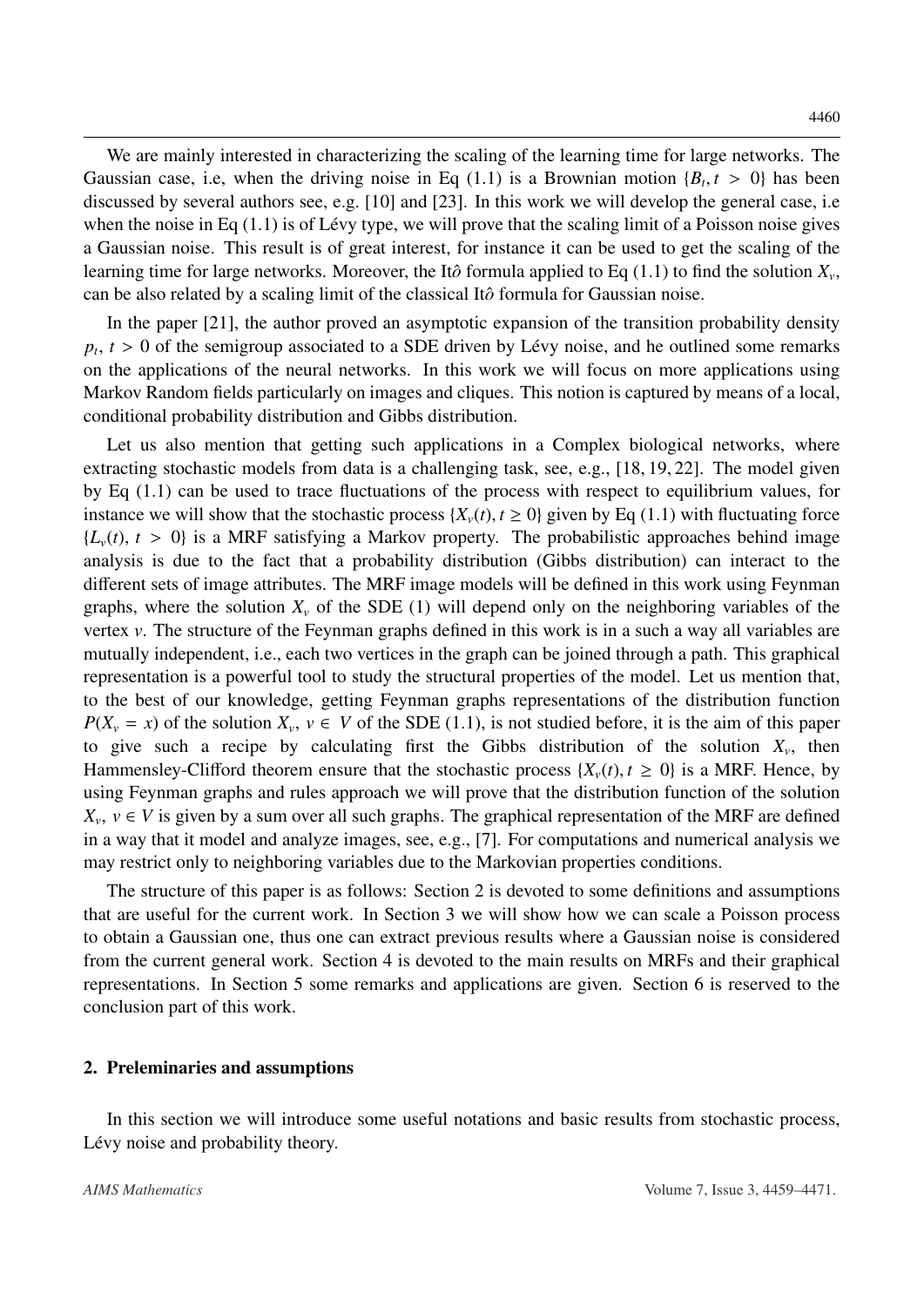Denote by  $\tilde{M}$  a compensated jump measure, then  $\tilde{M}$  will be defined as:

$$
\tilde{M}(dt, dz) := M(dt, dz) - \pi(dz) dt,
$$
\n(2.1)

here  $\pi$  is the Lévy measure satisfying  $\int_{\mathbb{R}^d \setminus \{0\}} (|x|^2 \wedge 1) \pi(dx) < \infty$ . More detail about Lévy measure can be found in [9, 20] can be found in [\[9,](#page-11-5) [20\]](#page-11-6).

The Lévy process  $L_t = L(t)$ ,  $t \ge 0$ , is represented, see [\[20\]](#page-11-6), by

$$
L(t) = m t + k B_t + \int_0^t \int_{|z| < 1} z \, \tilde{M}(ds, dz) + \int_0^t \int_{|z| \ge 1} z \, M(ds, dz),\tag{2.2}
$$

where *m* and *k* are constants and  $B_t = B(t)$ ,  $t \ge 0$  is a standard Brownian motion on  $\mathbb{R}^d$ <br>For the particular case  $m - k = 0$ , the Lévy process  $I(t)$ ,  $t > 0$  is called a pure jun-

For the particular case  $m = k = 0$ , the Lévy process  $L(t)$ ,  $t \ge 0$  is called a pure jump Lévy process noted by  $\tilde{L}$   $t > 0$  and defined on  $\mathbb{R}^d$ .  $\tilde{L}$  is characterized by its characteristic function: denoted by  $\tilde{L}$ ,  $t \ge 0$  and defined on  $\mathbb{R}^d$ .  $\tilde{L}$  is characterized by its characteristic function:

$$
E\left(e^{i\langle x,\tilde{L}(t)\rangle}\right)=e^{t\int_{\mathbb{R}^d\setminus\{0\}}\left(e^{i\langle x,y\rangle}-1\right)\pi\left(\mathrm{d}y\right)},\ x\in\mathbb{R}^d.
$$
\n(2.3)

Moreover, the process  $\tilde{L}_t$  can be represented as follows:

$$
\tilde{L}_t = \int_B y \tilde{M}(t, dy) + \int_{\mathbb{R}^d \setminus B} y M(t, dy), \ t \ge 0,
$$
\n(2.4)

where *B* is a Borel set, i.e.,  $B \in \mathcal{B}(\mathbb{R}^d)$ .

**Definition 2.1.** A transition kernel on  $(\mathbb{R}^d, \mathcal{B}(\mathbb{R}^d))$ , is a family of mappings  $p_{s,t}(x, B)$ ,  $s, t \ge 0$ ,  $x \in \mathbb{R}^d$ <br>and  $B \subseteq \mathcal{B}(\mathbb{R}^d)$ , with values in [0, 1] and satisfying: and  $B \in \mathcal{B}(\mathbb{R}^d)$ , with values in [0, 1] and satisfying:

- *(1)*  $p_{s,t}(x, B)$  *is a probability measure as a function of B for any fixed x;*
- *(2)*  $p_{s,t}(x, B)$  *is measurable in x for any fixed B;*
- (3)  $p_{0,0}(x, B) = \delta_x(B)$ ;
- *(4)*

$$
\int_{\mathbb{R}^d} p_{s,t}(x, y) \, p_{t,r}(y, B) = p_{s,r}(x, B), \qquad \text{for } 0 \le s \le t \le r . \tag{2.5}
$$

*Called semi-group or Chapman-Kolmogorov property.*

**Definition 2.2.** *Let*  $(\Omega, \mathcal{F}, P)$  *be a probability space with a filtration*  $(\mathcal{F}_t, t \ge 0)$ *. A stochastic process*  $(Y - Y, t > 0)$  adapted to  $\mathcal{F}_t$  is said to posses the Markov property if for each  $s, t > 0$ ,  $s < t$  $(X = X_t, t \ge 0)$  *adapted to*  $\mathcal{F}_t$  *is said to posses the Markov property if for each s, t*  $\ge 0$ , *s* < *t*,

$$
P(X_t \in B \mid \mathcal{F}_s) = P(X_t \in B \mid X_s). \tag{2.6}
$$

A Markov process is a stochastic process which satisfies the Markov property with respect to its filtration.

Remark 2.3. *(1) Markov processes are characterized by transition probability functions, moreover if*  $u(t)$ ,  $t \geq 0$  *is a Markov process then for*  $0 < s < t$ ,

$$
p_{s,t}(u_0, x) = P(u(t) \le x \mid u(s) = u_0), \ \ u_0, \ x \in \mathbb{R}^d. \tag{2.7}
$$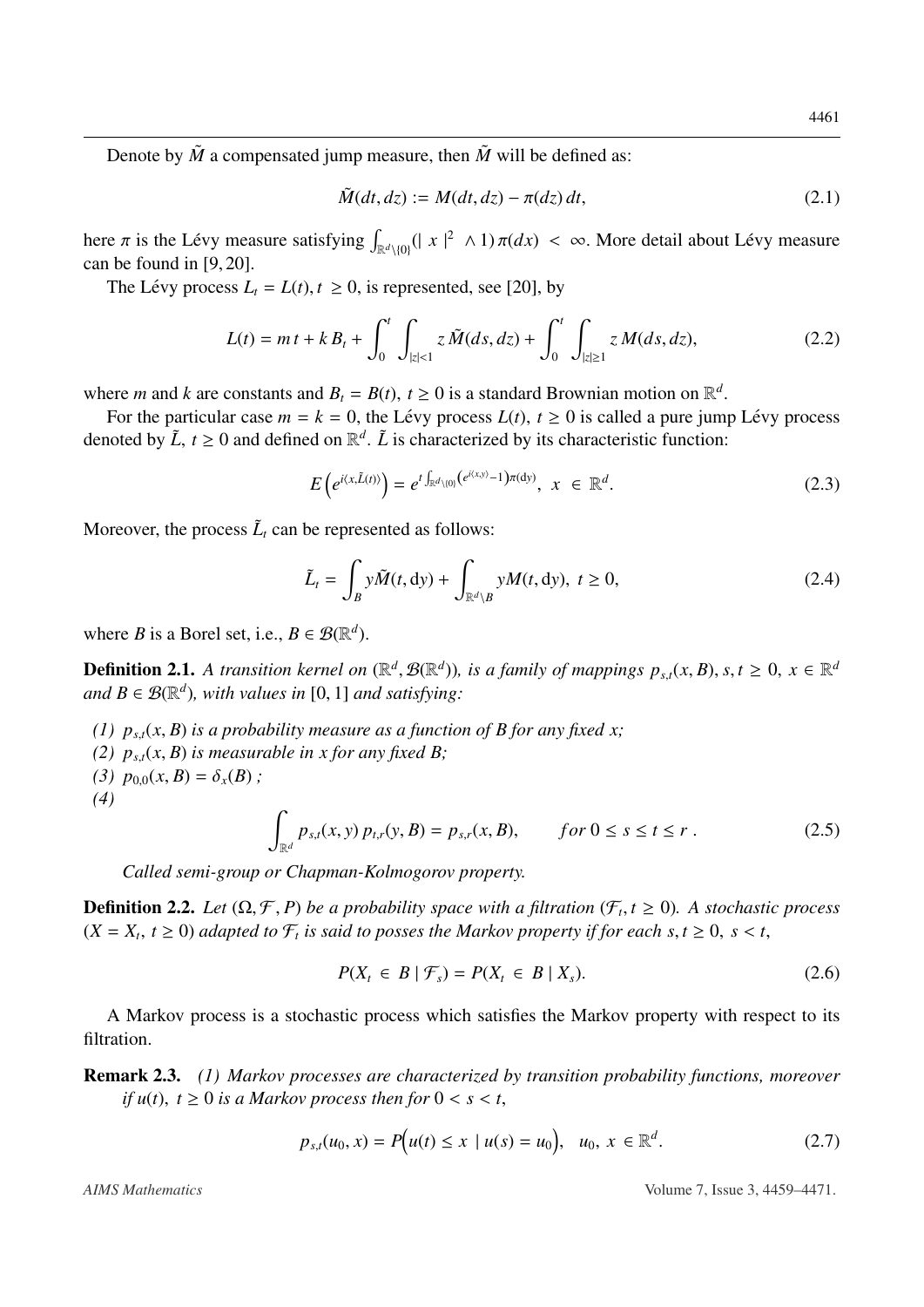*(2) If*  $P_t(u_0,.)$ ,  $t > 0$ ,  $u_0 \in \mathbb{R}^d$  is the transition semigroup of a homogeneous Markov process  $u_t, t \ge 0$ , then by a result in [20] we have: *then by a result in [\[20\]](#page-11-6) we have:*

$$
\int_{\mathbb{R}^d} e^{i\langle x,y\rangle} P_t(u_0,dy) = \exp\left[i e^{-\lambda t} \langle x, u_0 \rangle + \int_0^t \Psi(e^{-\lambda s} x) ds\right], \quad u_0, x \in \mathbb{R}^d, \quad \lambda > 0,
$$
\n(2.8)

*where* Ψ *is the Lévy characteristic given by:* 

<span id="page-3-1"></span>
$$
\Psi(\xi) = i \langle l, \xi \rangle - \langle \xi, D \xi \rangle + \int_{\mathbb{R}^d \setminus \{0\}} (e^{i \langle x, \xi \rangle} - 1) \nu(dx), \xi \in \mathbb{R}^d.
$$
 (2.9)

*Here l,*  $D \in \mathbb{R}^d$  *and*  $\nu$  *is a positive Lévy measure satisfying:* 

$$
\int_{|x| \le 1} |x| \nu(dx) < \infty, \quad \int_{|x| \ge 1} |x|^2 \nu(dx) < \infty. \tag{2.10}
$$

*(3) The transition probability density*  $q_t$ ,  $t > 0$  *of the solution*  $u_t$ ,  $t \ge 0$  *can be characterized by the*<br>Fourier transform: *Fourier transform:*

$$
q_t(x) = \mathcal{F}(e^{-t \Psi(\xi)})(x) = (2\pi)^{-d} \int_{\mathbb{R}^d} e^{-ix\cdot\xi} e^{-t \Psi(\xi)} d\xi.
$$
 (2.11)

*Following Hartman and Wintner [\[14\]](#page-11-7), existence of the transition probability density*  $q_t, t > 0$ *<br>associated to*  $u, t > 0$  *is quaranteed in terms of the characteristic exponent of*  $\Psi$ *. To quarantee associated to*  $u_t, t \geq 0$  *is guaranteed in terms of the characteristic exponent of* Ψ*. To guarantee*<br>the smoothness of  $a, t > 0$  we assume for  $a \in (0, 2)$ . *the smoothness of*  $q_t$ *,*  $t > 0$  *we assume for*  $a \in (0, 2)$ *:* 

$$
Re\Psi(\xi) \ge c \left( \left| \xi \right|^{a} \wedge \left| \xi \right|^{b} \right), \ b \in [a, 2], \ c > 0, \ \xi \in \mathbb{R}^{d}.
$$
 (2.12)

Definition 2.4. *Let X and Y be two random variables. X and Y are said to be conditionally independent given the random variable Z, if and only if:*

$$
P(X, Y | Z) = P(X | Z) P(Y | Z).
$$
\n(2.13)

Let us remind that a random field is essentially a stochastic process defined on set of spatial nodes (called also sites). For instance, if  $S = \{1, ..., n\}$  is a finite set and  $\{X(s), s \in S\}$  is a collection of random variables on the sample space Ω and  $X(s_1) = x_1, ..., X(s_m) = x_m$ , where  $x_i \in \Omega$ . Then the joint event  $x = x_1, ..., x_m$  is called a configuration of  $X(s)$ , which corresponds to a realization of the random field (RF), more details can be found in [\[8,](#page-11-8) [12\]](#page-11-9).

In a given random fields, the sites in *S* are related to one another through a neighborhood system denoted by  $N = \{N(i), i \in S\}$ , where  $N(i)$  is the set of sites that are neighbors of *i*,  $i \notin N(i)$ . The neighborhood relation is symmetrical, which means that  $i \in N(j) \leftrightarrow j \in N(i)$ . Thus, for a finite set of sites  $S = \{1, ..., N\}$ , a Markov random field is a family of random variables  $X_i, i \in S$  such that  $P(Y_i = x_i) > 0$  and with probability functions that satisfy the Markov properties:  $P(X_i = x_i) > 0$  and with probability functions that satisfy the Markov properties:

<span id="page-3-0"></span>
$$
P(X_i = x_i | X_j = x_j, j \neq i) = P(X_i = x_i | X_j = x_j, j \in N(i)).
$$
\n(2.14)

Unfortunately, using the Markov property [\(2.14\)](#page-3-0) one can not deduce the joint probability distribution  $P(X_1, ..., X_N)$  from the conditional probability  $P[X_i|X_j, j \in N(i)]$ . Thanks to Hammersley-Clifford theorem which solves this problem: theorem which solves this problem: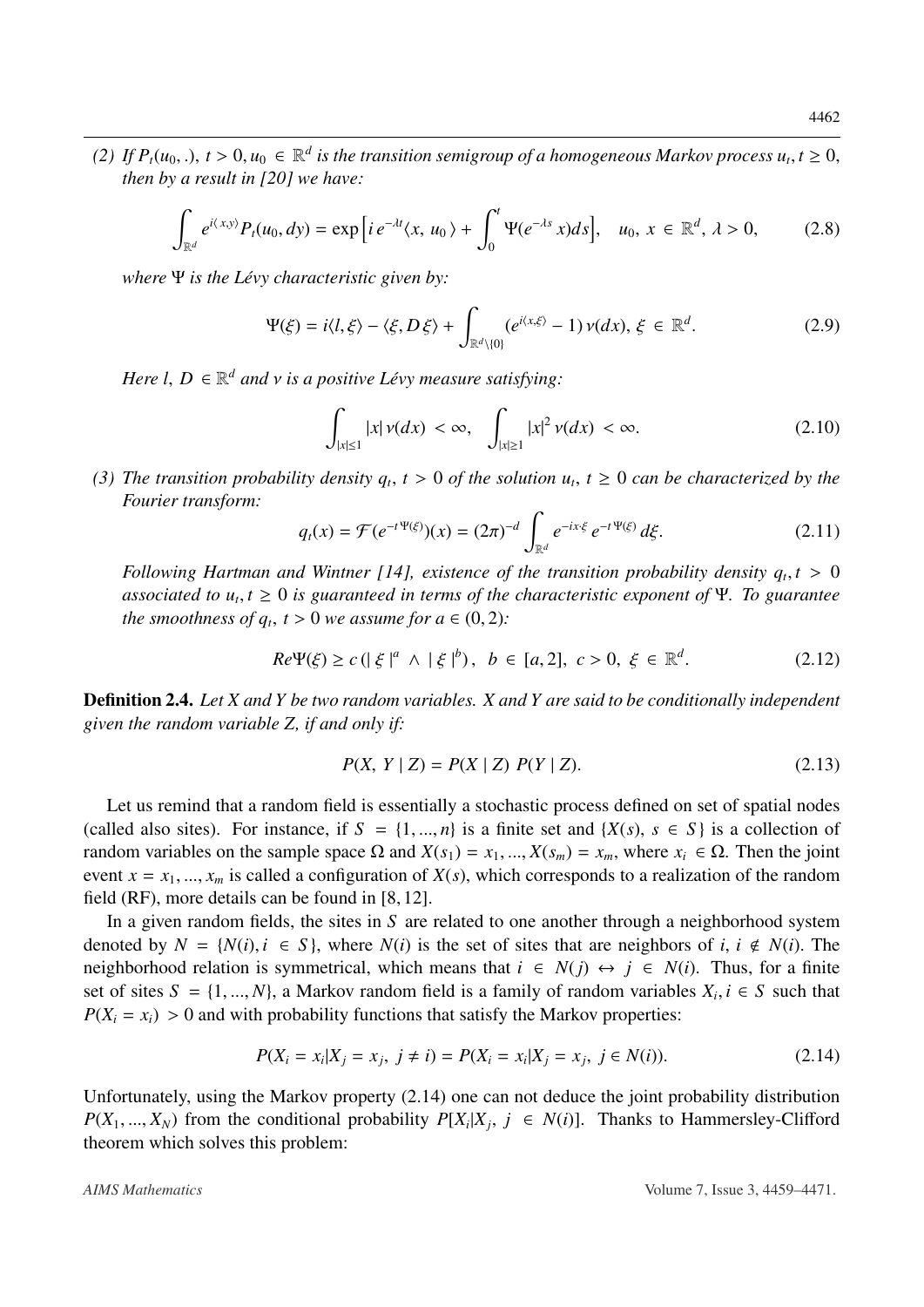Theorem 2.5. *The random field X is a Markov random field (MRF) if and only if X is a Gibbs random field.*

*Proof.* For the proof we refer to [\[6\]](#page-11-10).

**Definition 2.6.** *For a graph*  $G = (V, E)$ *, we define a Green function*  $\tilde{G}$  *on*  $]0, \infty[$ *, as follows:* 

<span id="page-4-0"></span>
$$
\begin{cases}\n\frac{d\tilde{G}(t)}{dt} = \alpha_{vw}\,\tilde{G}(t) + \delta(t), & t \in ]0, \infty[\n\tilde{G}(t) = 0, \quad t < 0,\n\end{cases} \tag{2.15}
$$

*where*  $\delta(t)$  *is the Dirac distribution on*  $\mathbb{R}_+$  *and*  $\alpha_{vw}$  *are the matrix coefficients given in Eq [\(1.1\)](#page-0-0).* 

#### 3. A Gaussian process is a scaling limit of a Poisson process

Following [\[20\]](#page-11-6) and From Eq [\(2.9\)](#page-3-1), one can see that the Lévy process  $L<sub>v</sub>(t)$ ,  $t > 0$  can be decomposed into three independent components, i.e.,  $L_v = L_v^d + L_v^g + L_v^p$ , where  $L_v^d$ ,  $L_v^g$  and  $L_v^p$  are respectively, the deterministic Gaussian and Poisson poise given by their characteristic functions deterministic, Gaussian and Poisson noise given by their characteristic functions.

In the following and without loss of generality,  $L_v^d$ ,  $L_v^g$  and  $L_v^p$  will be denoted by  $L^d$ ,  $L^g$  and  $L^p$ respectively.

The deterministic component  $L^d$  do not impose any difficulty in computing the moments of the noise, and we refer to several works from literature. In this work we will stress our selfes to the more general case, it is our aim then to show how can we recover the Gaussian noise  $L^g$  starting from a Poisson noise L<sup>p</sup>, then we will model a Markov chain by a neural networks. For this aim we consider a representation of the Poisson noise in terms of Poisson distribution: Let  $\Lambda_n \subset \subset \mathbb{R}_+$  be a monotone sequence of compact sets, i.e, intervals, s.t,  $\Lambda_n$  ↑  $\mathbb{R}_+$  as  $n \to \infty$  and  $\Lambda_0 = \emptyset$ . For  $n \in \mathbb{N}$ , let  $L_n = \Lambda_n \setminus \Lambda_{n-1}$  and we denote the Lebesgue volume of  $L_n$  by  $|L_n|$ . Let

$$
L_n^p = \sum_{j=1}^{N_T^z} S_j^n \delta_{T_j^n}, \quad T_j^n \sim \frac{dx}{T}|_{[0,T]}, \quad T > 0,\tag{3.1}
$$

where  $\delta_x$  is the Dirac measure of mass one in *x*,  $\{S_j^n\}_{j \in \mathbb{N}}$  is a family of real valued and independent random variables with law given by *r* and  $N^z$  is a Poisson random variable with intensity  $z \downarrow I + i e$ random variables with law given by *r* and  $N_7^2$  $\frac{z}{T}$  is a Poisson random variable with intensity  $z \mid L_n$ , i.e,

$$
P(N_T^z = k) = e^{-z|L_n|} \frac{(z | L_n|)^k}{k!} \; ; \; k \in \mathbb{N}_0. \tag{3.2}
$$

Let now  $S(\mathbb{R})$  be the Schwartz space of all rapidly decreasing functions on  $\mathbb{R}$  endowed with the Schwartz topology, its topological dual is the space of tempered distribution noted by  $S'(\mathbb{R})$ . We denote by  $\langle ., . \rangle$  the dual pairing between  $S(\mathbb{R})$  and  $S'(\mathbb{R})$ .<br>The characteristic functional of the poise  $I^p$  for any i

The characteristic functional of the noise  $L_n^p$  for any function  $h \in S(\mathbb{R})$  such that  $supph \subseteq L_n$  is given by:

$$
C_{L^p}(h) := \langle e^{i L_n^p(h)} \rangle = \langle e^{i \sum_{j=1}^{N_T^z} S_j^n h(X_j^n)} \rangle
$$
  
=  $e^{-z|L_n|} \sum_{l=0}^{\infty} \frac{(z | L_n|)^l}{l!} \Big( \int_{L_n} \int_{\mathbb{R} \setminus \{0\}} e^{i sh(x)} dr(s) \frac{dx}{|L_n|} \Big)^l$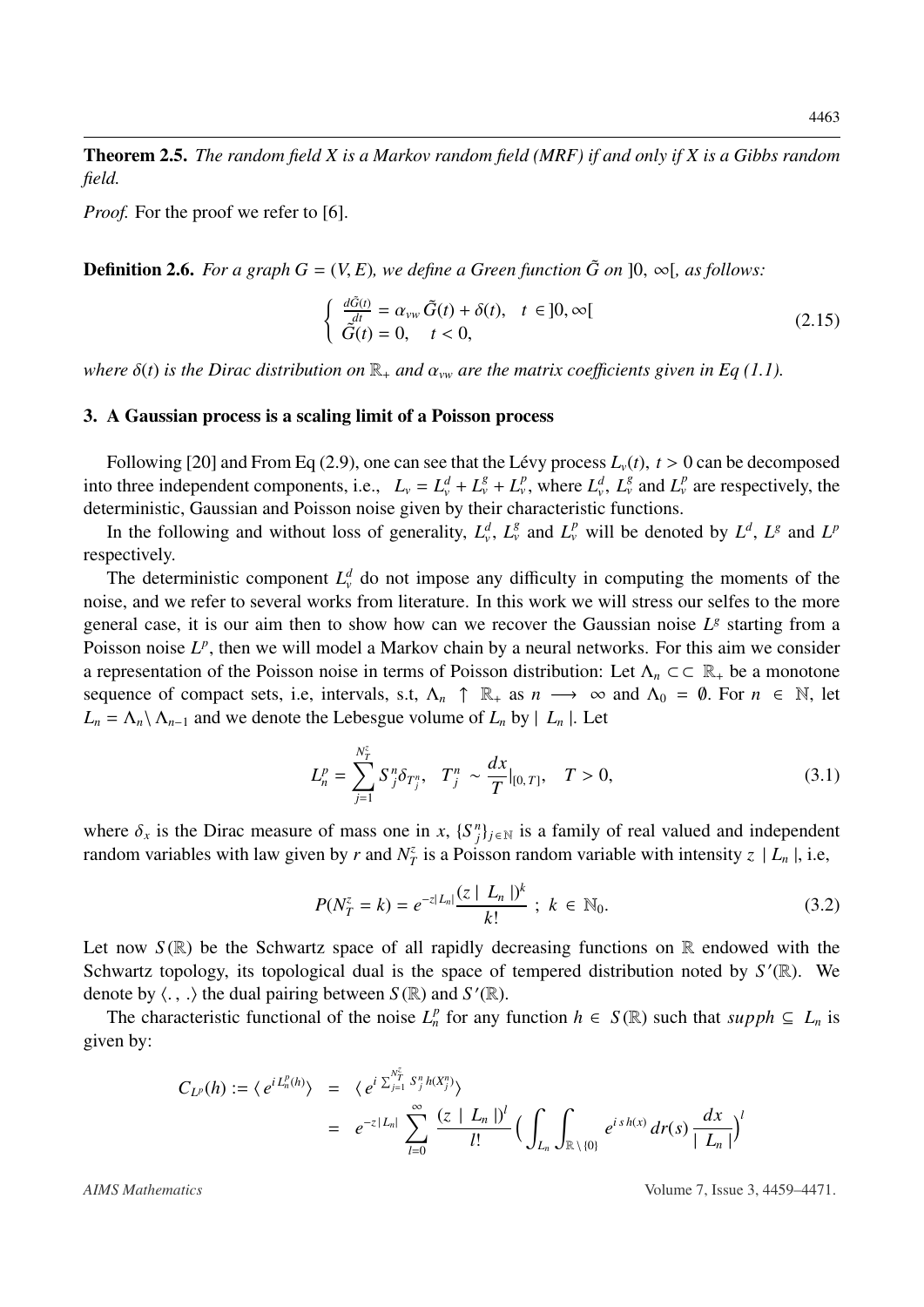$$
= \exp\{z \int_{L_n} \int_{\mathbb{R}\setminus\{0\}} (e^{i\,sh(x)} - 1) dr(s)\,dx\}, \quad \forall \, h \in S(\mathbb{R}). \tag{3.3}
$$

We will denote now  $C_{L^p}$  the generating functional of the function f for a Poisson noise  $L^p$  on  $\mathbb R$  by:

<span id="page-5-0"></span>
$$
C_{L^{p}}(f) = \exp\left(z \int_{0}^{T} \int_{\mathbb{R}\setminus\{0\}} (e^{is f(t)} - 1) \, dr(s) \, dt\right), \quad z > 0. \tag{3.4}
$$

**Definition 3.1.** Let  $x_1, ..., x_k \in \mathbb{R}^d$ , *I* a partition of the set  $\{1, ..., m\}$ ,  $I \in \mathcal{P}(m)$ ,  $I = \{I, ..., L\}$  the truncated moments functions  $\{I(x_1), ..., I(x_n)\}$  are recursi- $I = \{I_1, ..., I_k\}$  the truncated moments functions  $\langle L(x_1) \cdots L(x_m) \rangle^T$  are recursively defined by:

$$
\langle \prod_{i=1}^{m} L(x_i) \rangle = \sum_{\substack{l \in \mathcal{P}(m) \\ l = \{l_1, \dots, l_k\}}} \prod_{l=1}^{k} \langle I_l \rangle^T,
$$
\n(3.5)

where  $\langle I_l \rangle^T = \langle \prod$ *j*∈*I<sup>l</sup>*  $L(x_j)$ <sup>T</sup>.

Theorem 3.2. *The truncated moment functions of the noise L are given by the following formula*

$$
\langle L(t_1)\cdots L(t_n)\rangle^T = c_n \int_{\mathbb{R}^n} \delta(t-t_1)\cdots \delta(t-t_n)dt, \qquad (3.6)
$$

*where*

<span id="page-5-1"></span>
$$
c_n = (-i)^n \frac{d^n \psi(t)}{dt^n} | t = 0
$$
  
=  $\delta_{n,1} a + \delta_{n,2} \sigma^2 + z \int_{\mathbb{R}\setminus\{0\}} s^n dr(s),$  (3.7)

 $\delta_{n,n'}$  being the Kronecker symbol and  $\psi$  the characteristic function given by Eq [\(2.9\)](#page-3-1).

*Proof.* For the proof we refer to [\[13\]](#page-11-11).

The following first result, shows that one can scale the Poisson noise to obtain a Gaussian noise.

<span id="page-5-2"></span>**Theorem 3.3.** Let  $C_{L^p}$  be the generating function of a function f given by Eq [\(3.4\)](#page-5-0) and L<sup>g</sup> the Gaussian *noise. Assume that*  $\int_{\mathbb{R}\setminus\{0\}} s dr(s) = 0$ *, then:* 

$$
\lim_{z \to \infty} C_{L^p}(f) = C_{L^g}(f) = \begin{cases} \exp\left(-\frac{c_2}{2} \int_0^T f^2(t) dt\right) & \text{if } n = 2, \\ 0 & \text{otherwise.} \end{cases}
$$
(3.8)

Here  $C_{L^g}(f)$  is the generating function of the function f for a Gaussian noise  $L^g$  on R and  $c_2$  are the moment of order 2 of  $L^g$  given by Eq [\(3.7\)](#page-5-1).

*Proof.* Consider the transformation  $s \rightarrow \frac{s}{\sqrt{z}}$ , then:

$$
\lim_{z \to \infty} C_{L^p}(f) = \lim_{z \to \infty} \exp\left(z \int_0^T \int_{\mathbb{R}\setminus\{0\}} (e^{i\frac{s}{\sqrt{z}}f(t)} - 1) dr(\frac{s}{\sqrt{z}}) dt\right)
$$

$$
= \lim_{z \to \infty} \exp\left(\sqrt{z} \int_0^T \int_{\mathbb{R}\setminus\{0\}} \left(\sum_{n=0}^\infty \frac{i^n}{n!} \frac{s^n}{z^{\frac{n}{2}}} f^n(t) - 1\right) dr(s) dt\right)
$$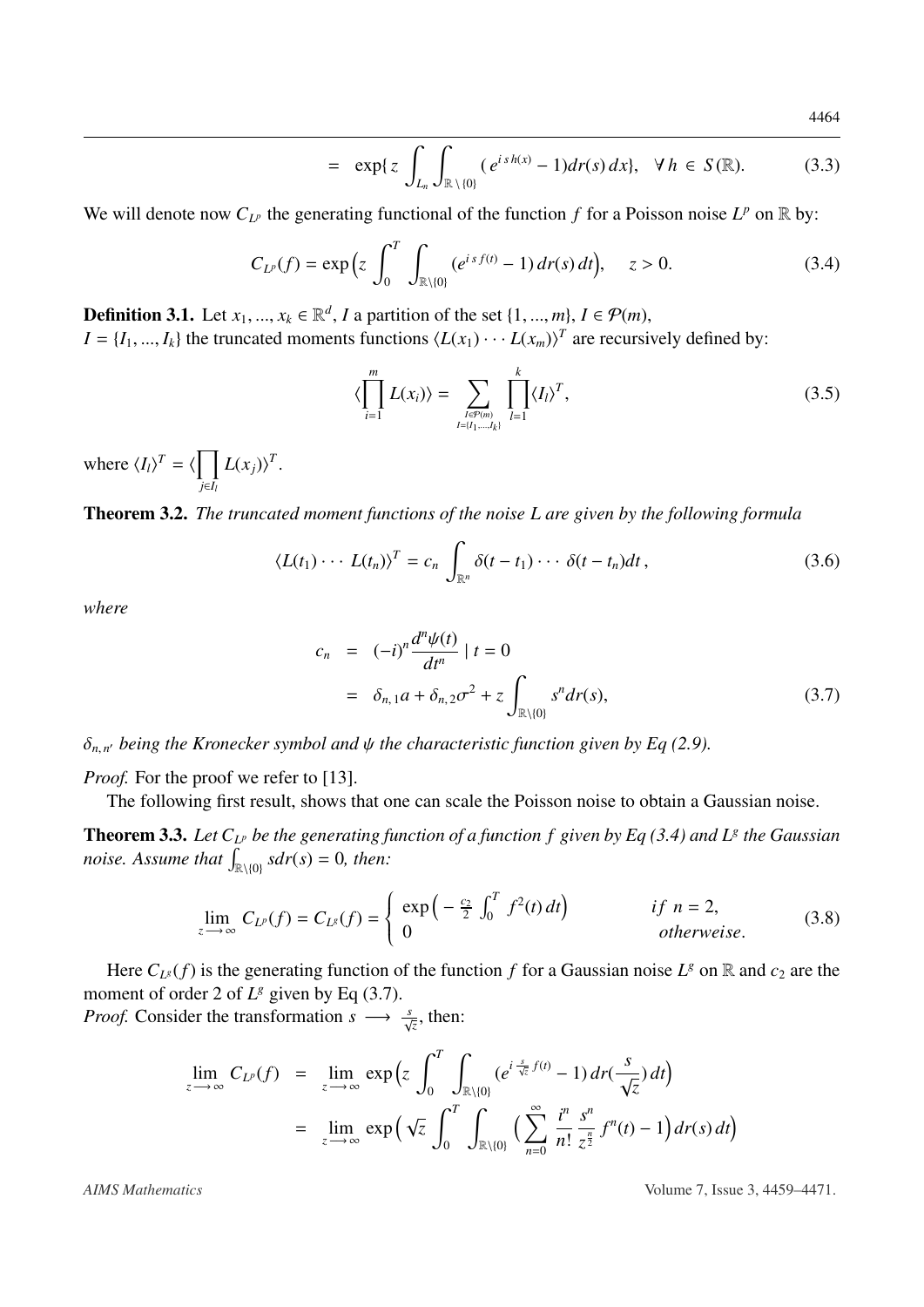$$
= \lim_{z \to \infty} \exp\left(\sqrt{z} \int_0^T \int_{\mathbb{R}\setminus\{0\}} \sum_{n=1}^\infty \frac{i^n}{n!} \frac{s^n}{z^n} f^n(t) dr(s) dt\right)
$$
  
\n
$$
= \exp\left(\int_0^T \int_{\mathbb{R}\setminus\{0\}} -\frac{1}{2} s^2 f^2(t) dr(s) dt\right)
$$
  
\n
$$
= \exp\left(-\frac{c_2}{2} \int_0^T f^2(t) dt\right)
$$
  
\n
$$
= C_{L^g}.
$$
 (3.9)

Remark 3.4. *In the next section we will prove that the MRF can be represented through Feynman graphs according to some fixed rules, since the representation consider the Lévy process*  $L_v(t)$ *,*  $t \geq 0$ *, then by using Theorem [3.3](#page-5-2) one can scale the Poisson noise to get a Gaussian noise, this particular case consider the Gauss-Markov random fields, see, e.g., [\[6\]](#page-11-10).*

# 4. Markov random fields and graphical representations

#### *4.1. Markov random fields*

Markov random fields (MRF) is used in different areas, it was originally used in statistical mechanics to model system of particles interacting in two or three dimensional lattice. MRF have been recently widely used in statistics and image analysis, where pixels and voxels represents the images, see,e.g., [\[11\]](#page-11-12).

Assuming now that a process is at particular location, it will be then influenced by the events happened in a neighborhood location. The relation is in one-to-one correspondence through a neighborhood system denoted by  $N = \{N(v), v \in V\}$ , where  $N(v)$  is the set of sites that are neighbors of *V*, graphically this set is a subset from the set *V* of all vertices of a graph *G*.

Notice that one can apply to symmetry in *<sup>N</sup>*(*V*), i.e;

$$
v \in N(w) \Leftrightarrow w \in N(v). \tag{4.1}
$$

Consequently a MRF represents in this work a family of stochastic processes  $\{X_v, v \in N(v)\}$  satisfying the Markov property: the Markov property:

<span id="page-6-0"></span>
$$
P(X_v = x_v | X_w = x_w, v \neq w) = P(X_v = x_v | X_w = x_w, w \in N(v), \ P(X_v = x) > 0, \forall v \in N(v). \tag{4.2}
$$

Equation [\(4.2\)](#page-6-0) establishes the local characteristics of the process  $\{X_v, v \in N(v)\}$ , this means that only neighboring sites have direct interactions on each other. For this reason it is important to discuss neighboring sites have direct interactions on each other. For this reason it is important to discuss carefully the neighborhood structure in MRF, since it gives idea about the characteristic of the image data.

The neighborhood structure can be modeled by the graph  $G = (V, E)$ , where the sites represents the vertices and any two sites are connected by an edge  $e \in E$ , see, Figure 1.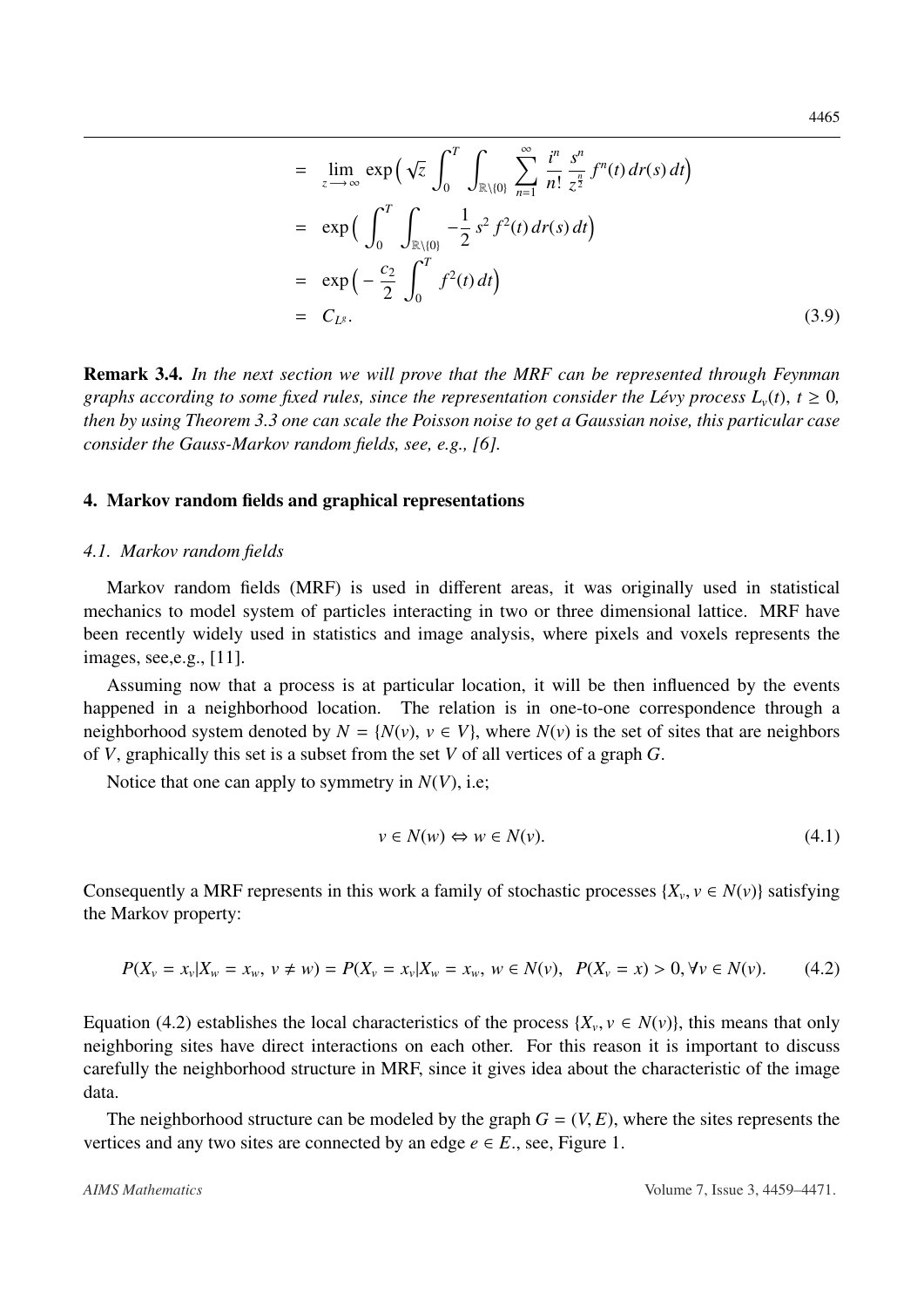

Figure 1. Feynman graph with 5 sites (vertices).

**Definition 4.1.** We define a clique of the graph  $G = (v, E)$  as a subgraph of G in which every site is a *neighbor of all other sites. Example of three vertices clique is given in Figure 2.*



Figure 2. Example of three vertices clique.

One can understand that a MRF consists of a set of cliques since any vertex in a clique is a neighbor to all other vertices in the same clique, therefore the conditional probability  $P(X_v|X_w, w \in N(v))$  will<br>be represented by cliques be represented by cliques.

The process  $X_\nu$  is defined to have the Gibbs distribution if its distribution function is given by:

<span id="page-7-0"></span>
$$
P(X_v = x) = \frac{1}{Z} \exp(-\beta U(x)),
$$
\n(4.3)

where  $U(x)$  is the energy function,  $\beta > 0$  characterizes the label scale variability in an image. Here Z is the partition function given by

$$
Z = \sum_{x} \exp(-\beta U(x)),\tag{4.4}
$$

which is nothing else than a normalizing constant and involves a summation over all possible configurations of *X<sup>v</sup>* .

Remark 4.2. *The Gibbs distribution given by Eq [\(4.3\)](#page-7-0) shows that high energies corresponds to low probabilities, whereas lower energies are more likely.*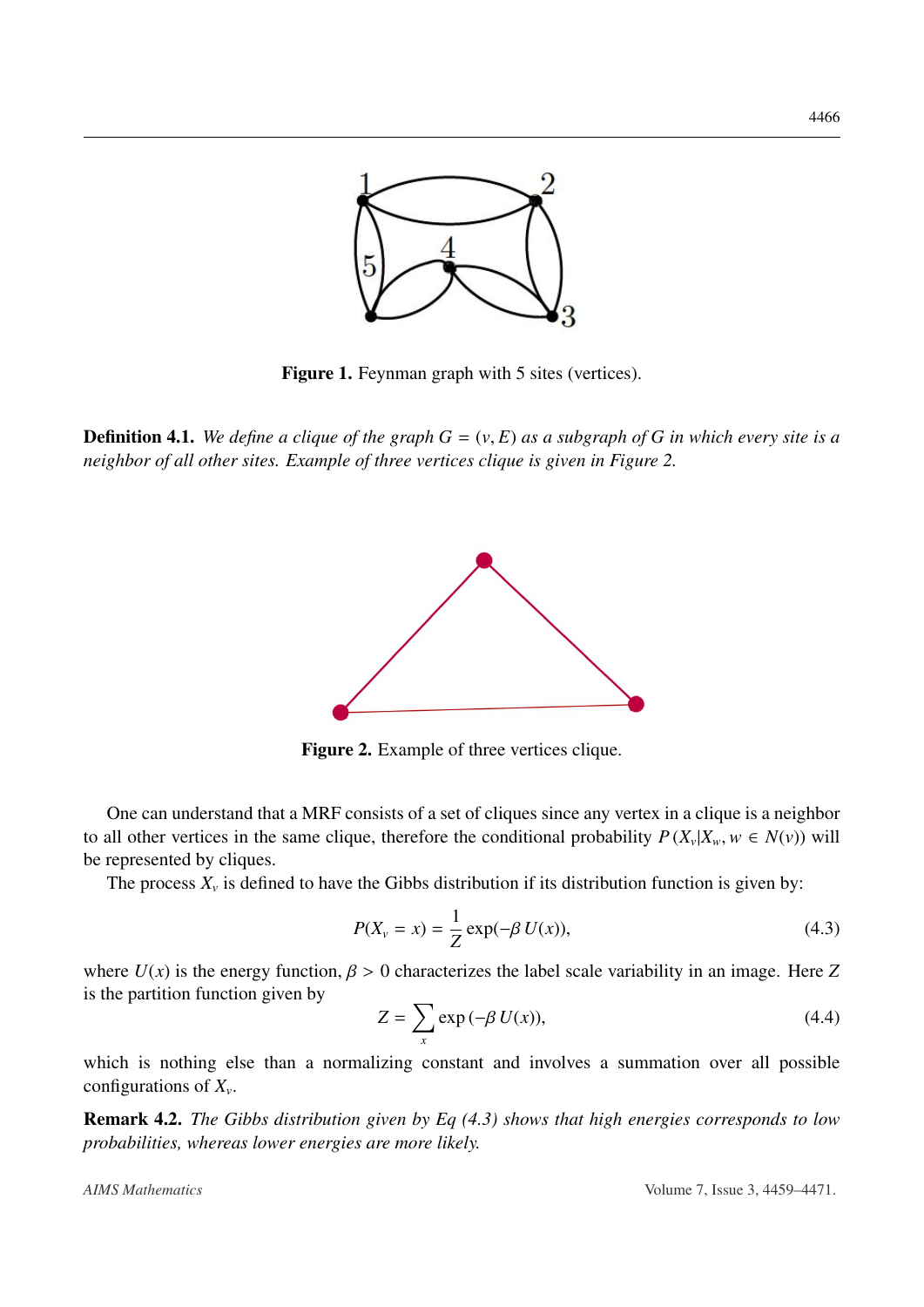One can express  $U(x)$  in terms of cliques as

$$
U(x) = \sum_{c \in C} V_c(x) = \sum_{v \in N_1} V_{N_1}(x_v) + \sum_{(v,w) \in N_2} V_{N_2}(v,w) + \dots, \qquad (4.5)
$$

 $V_c(x)$  is the potential function that is associated with clique  $c \in C$ , which is known in image analysis, as a function of the values of the pixels in a clique  $c \in C$ , and  $V_{N_i}$ ,  $i = 1, 2, ...$  are potentials defined on the cliques of the neighborhood system  $N_i$ . Here *y* and *w* are neighbors if *x* and *x* appears simultaneous cliques of the neighborhood system  $N_i$ . Here  $\nu$  and  $w$  are neighbors if  $x_\nu$  and  $x_w$  appears simultaneously within a same factor  $V_{N_i}$ ,  $i = 1, 2, ...$ <br>Following Hammanslay Clifford

Following Hammensley-Clifford theorem the process  $\{X_v, v \in N(v)\}$  is a MRF if and only if it has a Gibbs distribution with potentials defined on the cliques of the neighborhood system *<sup>N</sup>*(*v*). The conditional probability  $P(X_v | X_w, w \in N(v))$  is then given by:

<span id="page-8-0"></span>
$$
P(X_{\nu}|X_{\nu}, w \in N(\nu)) = \frac{1}{Z_{\nu}} \exp(-\beta \sum_{\nu \in C} V_c(x)),
$$
\n(4.6)

where

$$
Z_{\nu} = \sum_{x,y \in \mathbb{R}^d} \exp(-\beta \sum_{\nu \in C} V_c(x|X_{\nu} = y)), \qquad (4.7)
$$

here  $\{x|X_v = y\} = \{x_1, \ldots, x_k, y, \ldots, x_d\}, k = 1, \ldots, d.$ <br>In image processing one can understand Eq. (4.6)

In image processing one can understand Eq [\(4.6\)](#page-8-0) as follows: Associate an image with the stochastic process  $X_{\nu_0}$ , where  $\nu_0$  here refer to a site in the image. Then the conditional probability given by Eq [\(4.6\)](#page-8-0) can be written in this case as:

<span id="page-8-1"></span>
$$
P(X_{\nu_0} = x_{\nu_0}|X_{\nu} = x_{\nu}, \nu_0 \neq \nu). \tag{4.8}
$$

Moreover, if  $v_0$  is the site of  $(v, w)$ , then the neighbors of  $v_0$  are  $(v, w_1)$ ,  $(v, w_{-1})$ ,  $(v_1, w)$  and  $(v_{-1}, w)$ , notice that each two sites are connected through a path, which will be expressed in terms of vertices and edges, consequently the conditional probability given by Eq [\(4.8\)](#page-8-1) is nothing else then the first order Gauss-Markov model, see, e.g., [\[6\]](#page-11-10):

<span id="page-8-2"></span>
$$
P(X_{\nu_0} = x_{\nu_0}|X_{\nu}) = \frac{1}{\sqrt{2\pi}} \exp\Big[-\frac{1}{2}\Big(x_{\nu,w} - \frac{1}{4}(x_{\nu,w_1} + x_{\nu,w_{-1}} + x_{\nu_1,w} + x_{\nu_{-1},w})^2\Big)\Big].
$$
 (4.9)

Remark 4.3. *From the above example and the expression of the Gibbs distribution, one can obtain the density function by assembling the di*ff*erent clique energies from the conditional probability and then compute the energy function by adding up the clique energies, see, e.g., [\[6,](#page-11-10) [11,](#page-11-12) [16\]](#page-11-13).*

#### *4.2. Feynman graph representation*

We would like now to establishes a graphical representation for the solution  $\{X_v, v \in V\}$  of the  $F$  equation (1.1). Since the solution is characterized by the Gibbs distribution given by Eq. (4.3) it SDE equation [\(1.1\)](#page-0-0). Since the solution is characterized by the Gibbs distribution given by Eq [\(4.3\)](#page-7-0), it suffices then to provide a graphical representation to  $P(X_v = x)$ , this leads to express graphically the sites in image as well as the cliques.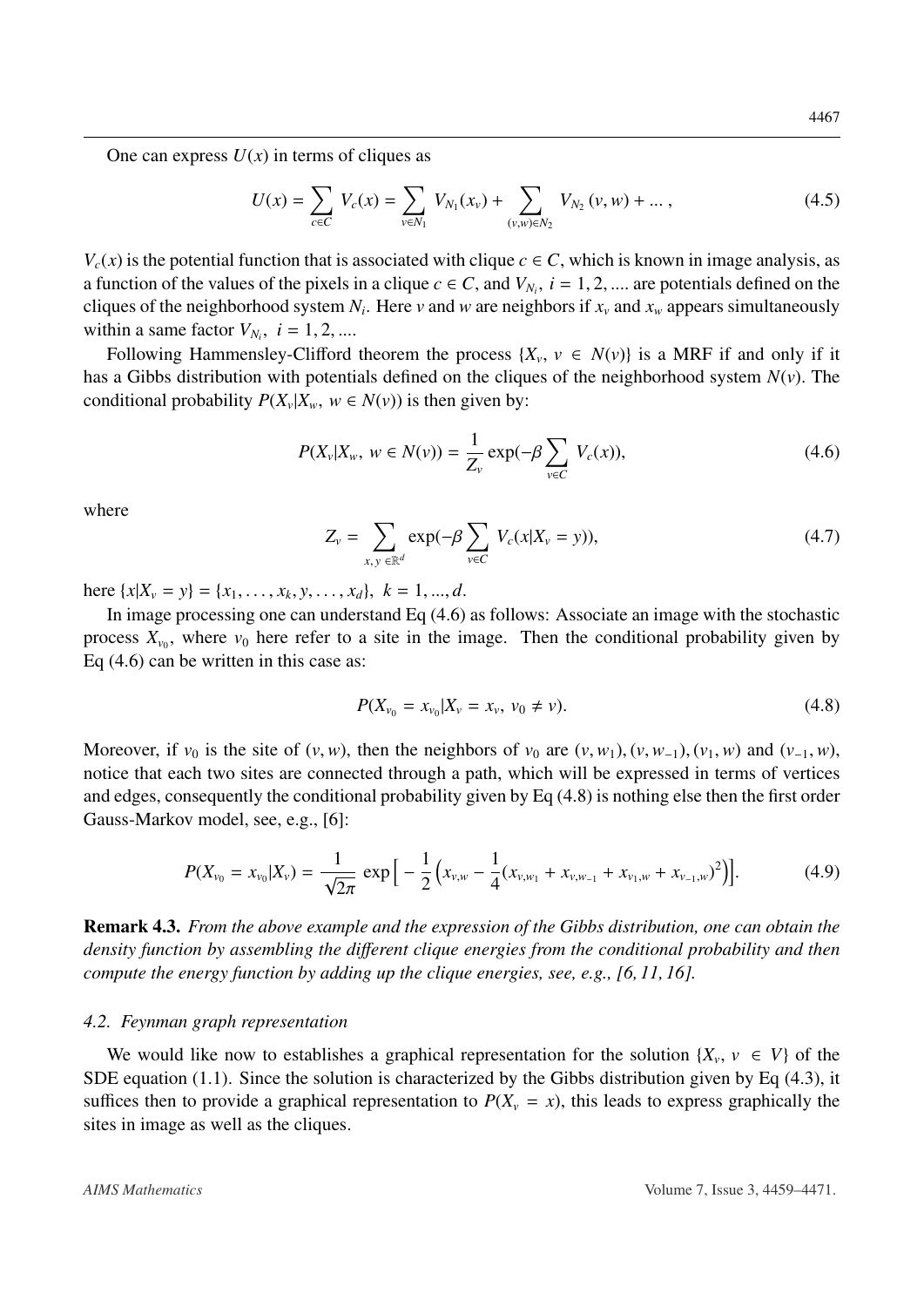<span id="page-9-1"></span>Proposition 4.4. *In the sense of formal power series the distribution function of the solution of the SDE (1) is given by:*

$$
P(X_{\nu}=x)=\frac{1}{Z_{\nu}}\sum_{n=0}^{\infty}\frac{(-\beta)^n}{n!}\sum_{\substack{n_0,n_1,\dots\geq 0\\n_0+n_1+\dots=n\\0\times n_0+1\times n_1+\dots=i-1}}\frac{n!}{n_0!n_1!\dots}\prod_{i\geq 0}V_{N_i}^{n_i}(x(\nu)),\qquad(4.10)
$$

*where*  $x(a_i)$  *are the neighbors of*  $a_i \in N_i$ ,  $a_i = v$ ,  $(u, v)$ , ... *Proof.*

$$
P(X_{\nu} = x) = \frac{1}{Z_{\nu}} \exp(-\beta U(x))
$$
  
\n
$$
= \frac{1}{Z_{\nu}} \sum_{n=0}^{\infty} \frac{(-\beta)^n}{n!} U^n(x)
$$
  
\n
$$
= \frac{1}{Z_{\nu}} \sum_{n=0}^{\infty} \frac{(-\beta)^n}{n!} \Big( \sum_{V \in N_1} V_{N_1}(x_{\nu}) + \sum_{(\nu,w) \in N_2} V_{N_2}(\nu, w) + .... \Big)^n
$$
  
\n
$$
= \frac{1}{Z_{\nu}} \sum_{n=0}^{\infty} \frac{(-\beta)^n}{n!} \sum_{\substack{n_0, n_1, \dots \ge 0 \\ n_0 + n_1 + .... = n \\ n_0 + n_1 + .... = n}} \frac{n!}{n_0! n_1! ...} \prod_{i \ge 0} V_{N_i}^{n_i}(x(\nu)), \tag{4.11}
$$

where  $x(a_i)$  are the neighbors of  $a_i \in N_i$ ,  $a_i = v$ ,  $(u, v)$ , ...

<span id="page-9-0"></span>**Definition 4.5.** Let  $G = (E, V)$  be a Feynman graph, the random variable  $\mathcal{L}(G, x)$ , is defined as *follows:*

*1*)-Assign  $x \in \mathbb{R}^d$  to the root (first inner vertex) of the graph G.

*- Assign values*  $x_1, ..., x_d \in \mathbb{R}$  *to the other inner vertices, where*  $x(v) = (x_1, ..., x_d) \in \mathbb{R}^d$ <br>*b. For every edge with two end points*  $e = \{v, w\}$  assign a value  $\tilde{G}(e) = \tilde{G}(v - w)$ 

2)- For every edge with two end points,  $e = \{v, w\}$ , assign a value  $\tilde{G}(e) = \tilde{G}(v - w)$ ,  $(v \le w)$  to this edge.  $\tilde{G}$  is the Green function defined by Eq.(2.15). *edge.*  $\tilde{G}$  *is the Green function defined by Eq ([2.15\)](#page-4-0).* 

*3*)- For the  $i - th$  inner vertex multiply with  $V_{N_i}$ .

*4*)- For the *i* − *th* inner vertex multiply with the coefficient  $\frac{n!}{n_0!n_1!}$  $\frac{n!}{n_0!n_1!...n_i!...}$ .

*5*)- Integrate with respect to the Lebesgue measure  $dx_1 \cdots dx_d$ .

Theorem 4.6. *The distribution function of the solution of the stochastic di*ff*erential equation* (1) *is given by a sum over all Feynman graph G that are evaluated according to the ruled fixed in Definition [4.5,](#page-9-0) i.e.*

$$
P(X_{\nu} = x) = \frac{1}{Z_{\nu}} \sum_{n=0}^{\infty} \frac{(-\beta)^n}{n!} \sum_{G \in \mathcal{F}(n)} \mathcal{L}(G, x). \tag{4.12}
$$

*Proof.* From Proposition [\(4.4\)](#page-9-1) and the Definition [\(4.5\)](#page-9-0) we have

$$
P(X_v = x) = \frac{1}{Z_v} \sum_{n=0}^{\infty} \frac{(-\beta)^n}{n!} \sum_{\substack{n_0, n_1, \dots, n_{0} \\ n_0 + n_1 + \dots = n_{0} \\ 0 \times n_0 + 1 \times n_1 + \dots = i-1}} \frac{n!}{n_0! n_1! \dots! \prod_{i \ge 0} V_{N_i}^{n_i}(x(v))
$$
  

$$
= \frac{1}{Z_v} \sum_{n=0}^{\infty} \frac{(-\beta)^n}{n!} \sum_{G \in \mathcal{F}(n)} \mathcal{L}(G, x).
$$
 (4.13)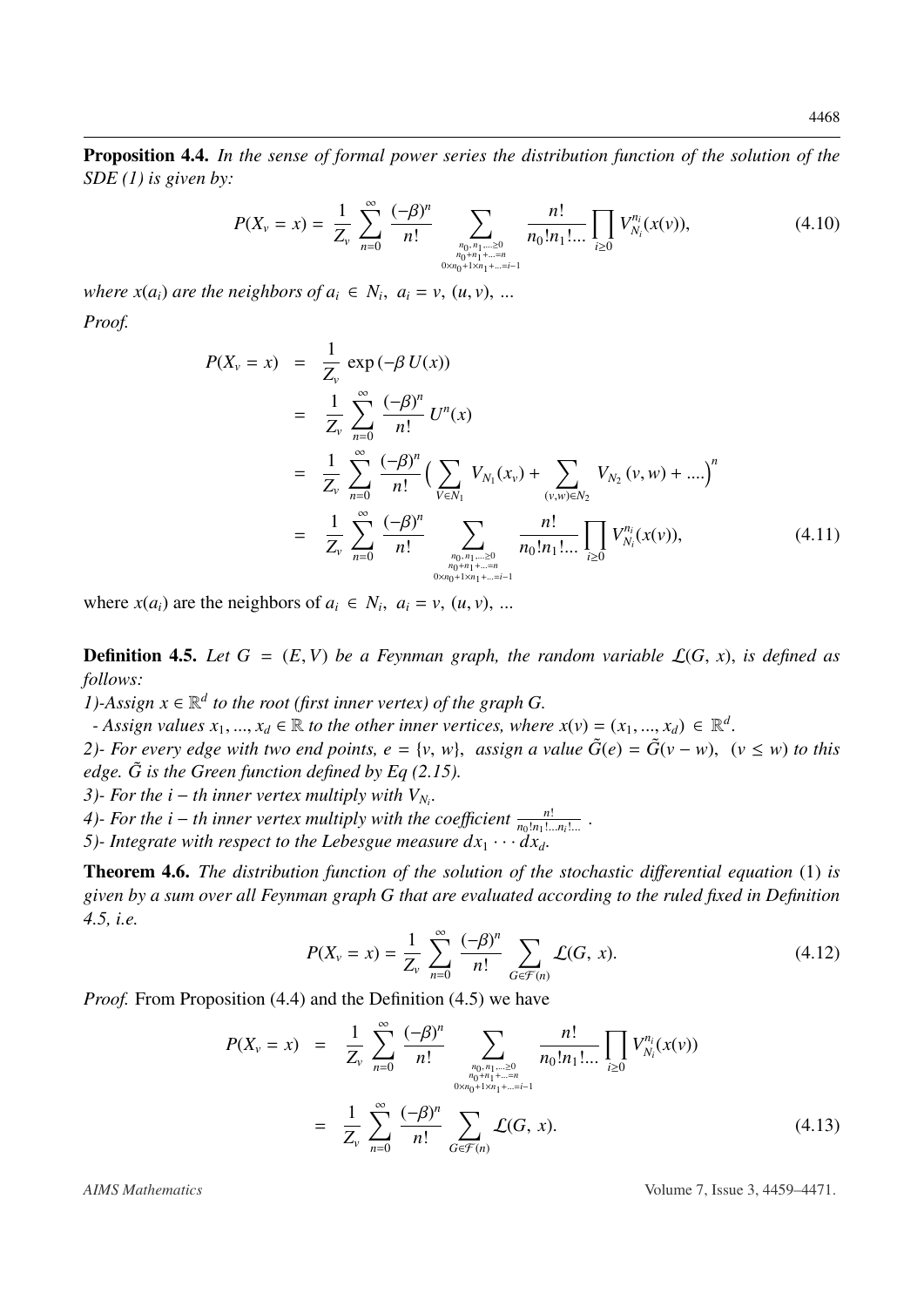#### 5. A Remark on some applications

Markov random fields (MRF) enjoyed much success on the structural data particularly on image and cliques where pixels are well arranged, see, e.g., [\[17\]](#page-11-14).

Traditional (MRF) has one graph in its model, later and in their work [\[15\]](#page-11-15), the authors uses three graphs to characterize hidden communities in a given network. In our current work the (MRF) has  $d \in$ N graphs in its models. Moreover, if different models are provided, they will be used in competition to analyze and identify the content of a given image. A particular case arise when the SDE (1) is driven by a Gaussian noise. In this case the Gauss-Markov random field will be considered and identified by the distribution given in Eq [\(4.9\)](#page-8-2). Moreover, the variable in the Feynman graph *G* interacts with each others through the quadratic energy, since the matrix is sparse. Therefore the sites *v* and *w* are neighbors in *G* if the corresponding entry  $\alpha_{vw} = \alpha_{wv}$  is nonzero.

# 6. Conclusions

In this work the following results are achieved: We proved that the solution of the Lévy type SDE is a MRF satisfying the Markov property, we proved also that by scaling the Poisson process one get the Gaussian process. we showed that the Gibbs distribution of the solution process is represented graphically through Feynman graphs according to a fixed rules. At the end, we outlined some applications in image processing mainly where the image intensity depends only on neighborhood of pixels.

## Acknowledgements

This work is supported by King Fahd University of Petroleum and Minerals. The author gratefully acknowledges this support.

### Conflicts of interest

The author declares that there is no conflict of interest regarding the publication of this paper.

### References

- <span id="page-10-0"></span>1. S. Albeverio, L. Dipersio, E. Mastrogiacomo, B. Smii, Invariant measures for SDEs driven by Lévy noise: A case study for dissipative nonlinear drift in infinite dimension, *Commun. Math. Sci.*, 15 (2017), 957–983. https://doi.org/10.4310/[CMS.2017.v15.n4.a3](http://dx.doi.org/https://doi.org/10.4310/CMS.2017.v15.n4.a3)
- 2. S. Albeverio, L. Dipersio, E. Mastrogiacomo, B. Smii, A class of Lévy driven SDEs and their explicit invariant measures, *Potential Anal.*, 45 (2016), 229–259. https://doi.org/[10.1007](http://dx.doi.org/https://doi.org/10.1007/s11118-016-9544-3)/s11118- [016-9544-3](http://dx.doi.org/https://doi.org/10.1007/s11118-016-9544-3)
- 3. S. Albeverio, E. Mastrogiacomo, B. Smii, Small noise asymptotic expansions for stochastic PDE's driven by dissipative nonlinearity and Lévy noise, *Stoch. Proc. Appl.*, 123 (2013), 2084–2109. https://doi.org/10.1016/[j.spa.2013.01.013](http://dx.doi.org/https://doi.org/10.1016/j.spa.2013.01.013)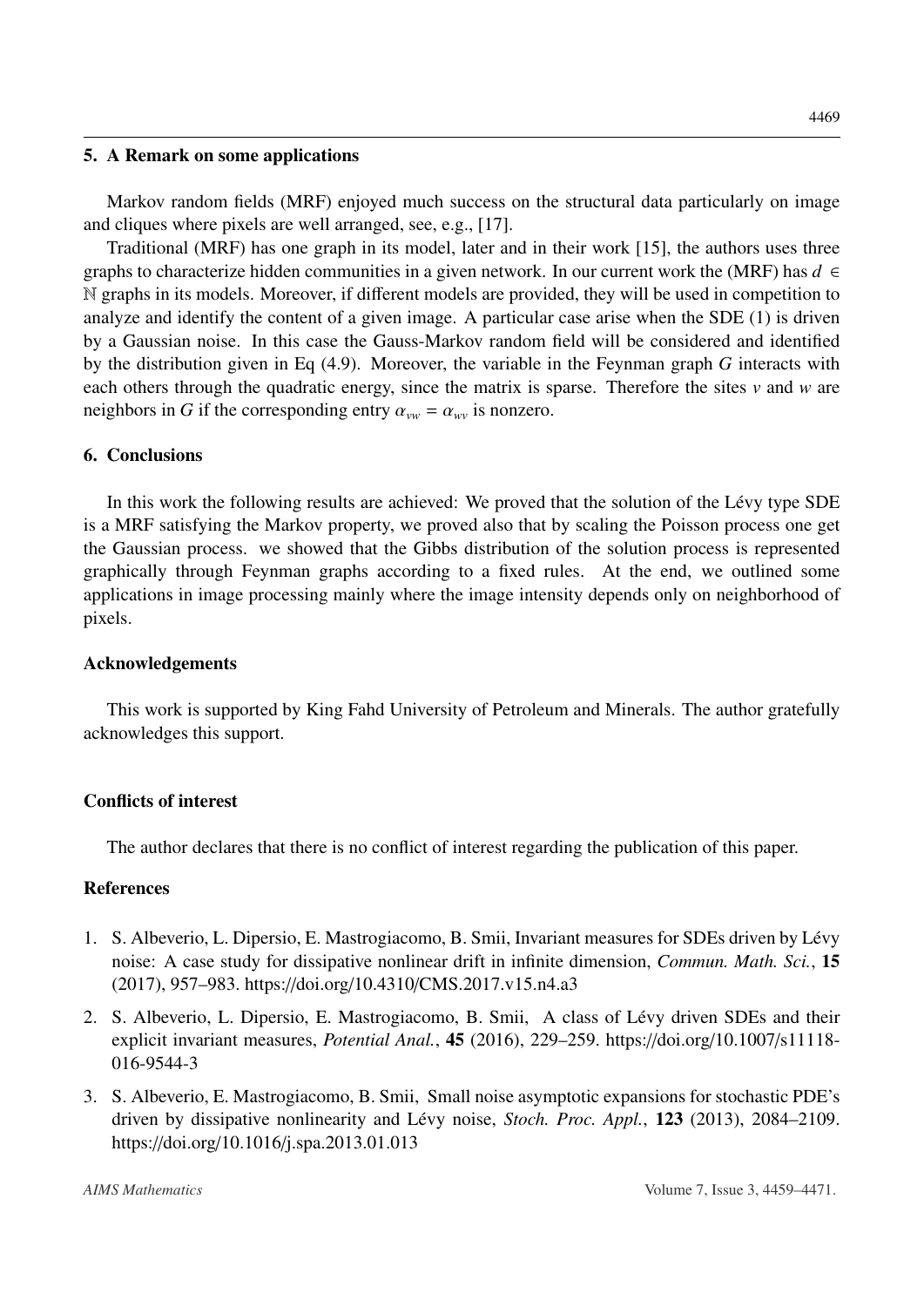- 4. S. Albeverio, B. Smii, Borel summation of the small time expansion of some SDE's driven by Gaussian white noise, *Asymptotic Anal.*, 114 (2019), 211–223. https://doi.org/[10.3233](http://dx.doi.org/https://doi.org/10.3233/ASY-191525)/ASY-[191525](http://dx.doi.org/https://doi.org/10.3233/ASY-191525)
- <span id="page-11-0"></span>5. S. Albeverio, B. Smii, Asymptotic expansions for SDE's with small multiplicative noise, *Stoch. Proc. Appl.*, 125 (2015), 1009–1031. https://doi.org/10.1016/[j.spa.2014.09.009](http://dx.doi.org/https://doi.org/10.1016/j.spa.2014.09.009)
- <span id="page-11-10"></span>6. J. Besag, Spatial interaction and the statistical analysis of lattice systems, *J. Royal Stat. Soc. Ser. B*, 36 (1974), 192–236.
- <span id="page-11-4"></span>7. A. Blake, P. Kohli, C. Rother, *Markov random fields for vision and image processing*, The MIT Press, 2011.
- <span id="page-11-8"></span>8. P. Brémaud, *Markov chains, Gibbs fields, Monte Carlo simulation and queues, Springer-Verlag,* 1999.
- <span id="page-11-5"></span>9. Z. Brzeźniak, E. Hausenblas, Uniqueness in law of the Itô integral with respect to Lévy noise, In: R. Dalang, M. Dozzi, F. Russo, *Seminar on stochastic analysis, random fields and applications VI*, Vol. 63, Basel: Springer, 2011. https://doi.org/10.1007/[978-3-0348-0021-1](http://dx.doi.org/https://doi.org/10.1007/978-3-0348-0021-1_3) 3
- <span id="page-11-1"></span>10. Y. Fu, Y. Kang, G. Chen, Stochastic resonance based visual perception using spiking neural networks, *Front. Comput. Neurosci.*, 14 (2020), 24. https://doi.org/10.3389/[fncom.2020.00024](http://dx.doi.org/https://doi.org/10.3389/fncom.2020.00024)
- <span id="page-11-12"></span>11. S. Geman, D. Geman, Stochastic relaxation, Gibbs distributions and the Bayesian restoration of images, *IEEE T. Pattern Anal.*, PAMI-6 (1984), 721–741. https://doi.org/10.1109/[TPAMI.1984.4767596](http://dx.doi.org/https://doi.org/10.1109/TPAMI.1984.4767596)
- <span id="page-11-9"></span>12. D. Griffeath, Introduction to random fields, In: *Denumerable Markov chains*, Graduate Texts in Mathematics, New York: Springer, 1976. https://doi.org/10.1007/[978-1-4684-9455-6](http://dx.doi.org/https://doi.org/10.1007/978-1-4684-9455-6_12) 12
- <span id="page-11-11"></span>13. H. Gottschalk, B. Smii, How to determine the law of the solution to a SPDE driven by a Lévy space-time noise, *J. Math. Phys.*, 43 (2007), 1–22.
- <span id="page-11-7"></span>14. P. Hartman, A. Wintner, On the infinitisimal generators of integral convolutions, *Am. J. Math.*, 64 (1942), 273–298. https://doi.org/10.2307/[2371683](http://dx.doi.org/https://doi.org/10.2307/2371683)
- <span id="page-11-15"></span>15. K. He, Y. Li, S. Soundarajanc, J. E. Hopcroft, Hidden community detection in social networks, *Inform. Sciences*, 425 (2018), 92–106. https://doi.org/10.1016/[j.ins.2017.10.019](http://dx.doi.org/https://doi.org/10.1016/j.ins.2017.10.019)
- <span id="page-11-13"></span>16. R. Kinderman, J. L. Snell, *Markov random fields and their applications,* Contemporary Mathematics, 1980. http://[dx.doi.org](http://dx.doi.org/http://dx.doi.org/10.1090/conm/001)/10.1090/conm/001
- <span id="page-11-14"></span>17. P. Krähenbähl, V. Koltun, Efficient inference in fully connected CRFs with gaussian edge potentials, *Adv. Neural Inf. Process. Syst.*, 24 (2011), 109–117.
- <span id="page-11-2"></span>18. D. Mugnolo, Gaussian estimates for a heat equation on a network, *Netw. Heterog. Media*, 2 (2007), 55–79. https://doi.org/10.3934/[nhm.2007.2.55](http://dx.doi.org/https://doi.org/10.3934/nhm.2007.2.55)
- <span id="page-11-3"></span>19. D. Mugnolo, S. Romanelli, Dynamic and generalized Wentzell node conditions for network equations, *Math. Methods Appl. Sci.*, 30 (2007), 681–706. https://doi.org/10.1002/[mma.805](http://dx.doi.org/https://doi.org/10.1002/mma.805)
- <span id="page-11-6"></span>20. K. I. Sato, *L´evy processes and infinitely divisible distributions,* Cambridge University Press, 1999.